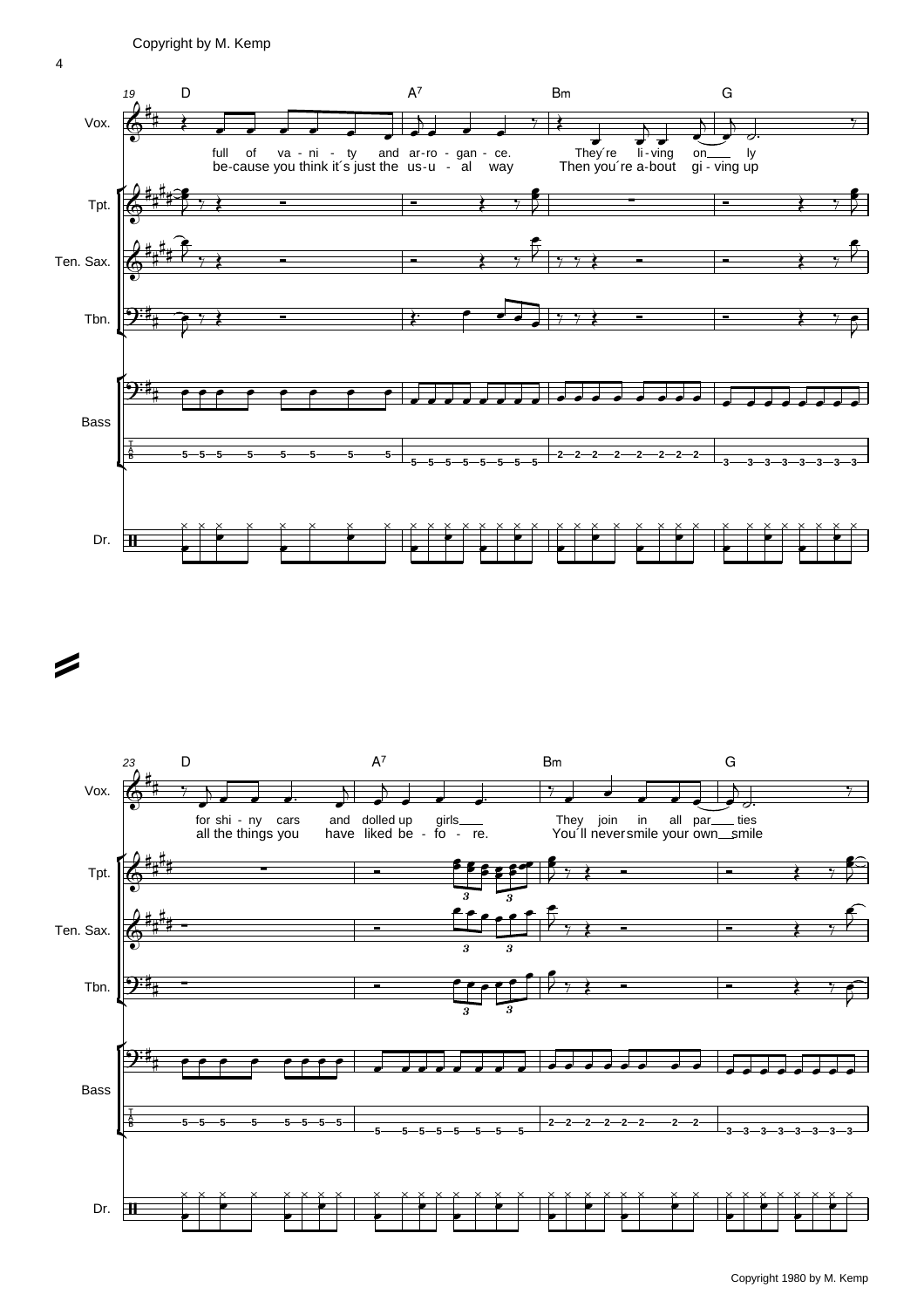

 $\rightarrow$